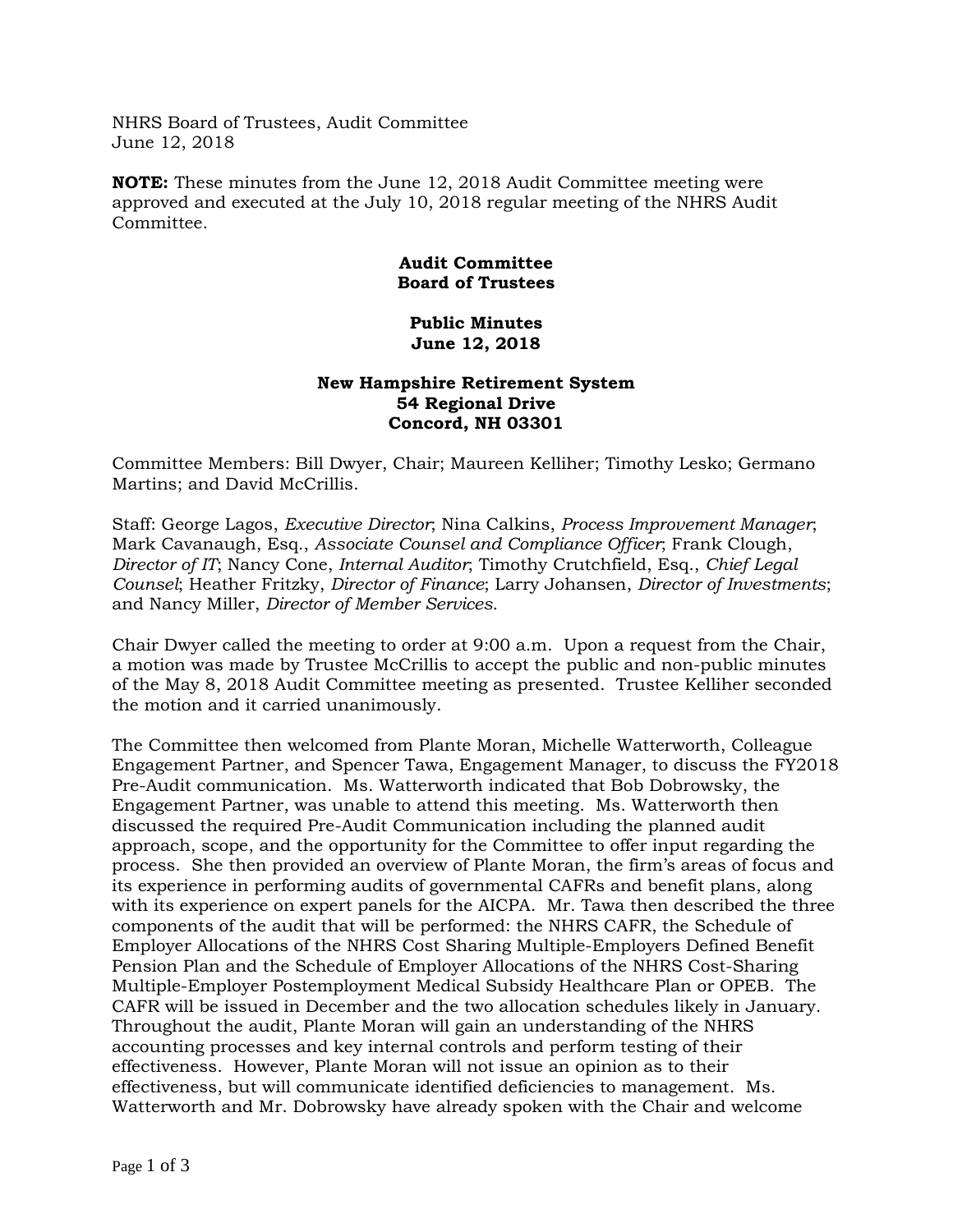feedback from the other Committee members. Ms. Watterworth asked the Committee if they have any feedback on risks other than those that have already been identified; however, none were mentioned. The Chair indicated that NHRS is in the initial stage of upgrading its pension administration system, which will be a long-term project. The Chair also encouraged the Committee to contact him and Plante Moran if they have any additional concerns. Trustee McCrillis asked about the process to value alternative investments. Ms. Watterworth indicated that the testing procedures will focus on tests of controls, which emphasizes testing of NHRS controls throughout the year, rather than performing a large sampling of investments at year-end. Director Lagos noted the data security incident in July 2017, along with the reporting and remediation efforts that have been undertaken to enhance controls. As there were no additional questions from the Committee, the Chair noted his appreciation of Ms. Watterworth and Mr. Tawa for attending the meeting and thanked them for their presentation. Ms. Watterworth and Mr. Tawa left the meeting at 9:25 a.m.

Ms. Cone presented the Cash Management/Cash Flow Projections Audit Report noting that the process is well controlled and documented. The Chair inquired regarding controls governing administrative authority for online banking and Ms. Cone indicated that access rights are authorized by the Directors of Investments and Finance who communicate the information to the bank, which then performs the changes resulting in an effective segregation of duties. Additionally, the online banking system will not permit the same individual to initiate and approve funds transfers. An audit of these access rights was performed in 2016. Mr. Johansen indicated that he and Ms. Fritzky have the authority to grant funds movement permissions to their staff and the Cash Management/Cash Flow Projections process is designed to alert the Investment department as to how much money, if any, is needed for the month-end retiree payroll and other administrative costs. The Investment Department then follows a separate process to ensure that the funds are available in the operating account by selling investments, if needed. The capital call process was audited in 2017. There is a clear segregation of duties between forecasting cash needs and ensuring sufficient liquidity for operations. Mr. Johansen also indicated that in a disaster recovery situation, cash movements can be directed from nearly any location with internet access and that authorized staff also has telephonic access in an emergency situation.

Ms. Cone then provided a status of the data security remediation project. Twentyseven percent of the items have been completed with enhanced controls implemented, while effort continues on the outstanding items. Director Lagos added that NHRS' legal staff has drafted a data incident response plan which is currently under review by the outside counsel.

Ms. Cone provided an update on the FY2018 Audit Plan along with the Audit Issues Tracking Report. Since last month, one issue has been added to the Tracking Report, resulting in four outstanding items which are scheduled to be completed by September.

Ms. Cone then presented for approval the draft FY2019 Internal Audit Plan, which was presented for review at the May 8, 2018 Audit Committee meeting. Ms. Cone pointed out that this plan is meant to be flexible in order to respond to unanticipated issues or risks that may arise during the year. She also indicated that the GASB employer census data audits on behalf of Plante Moran are in process. The Chair inquired as to